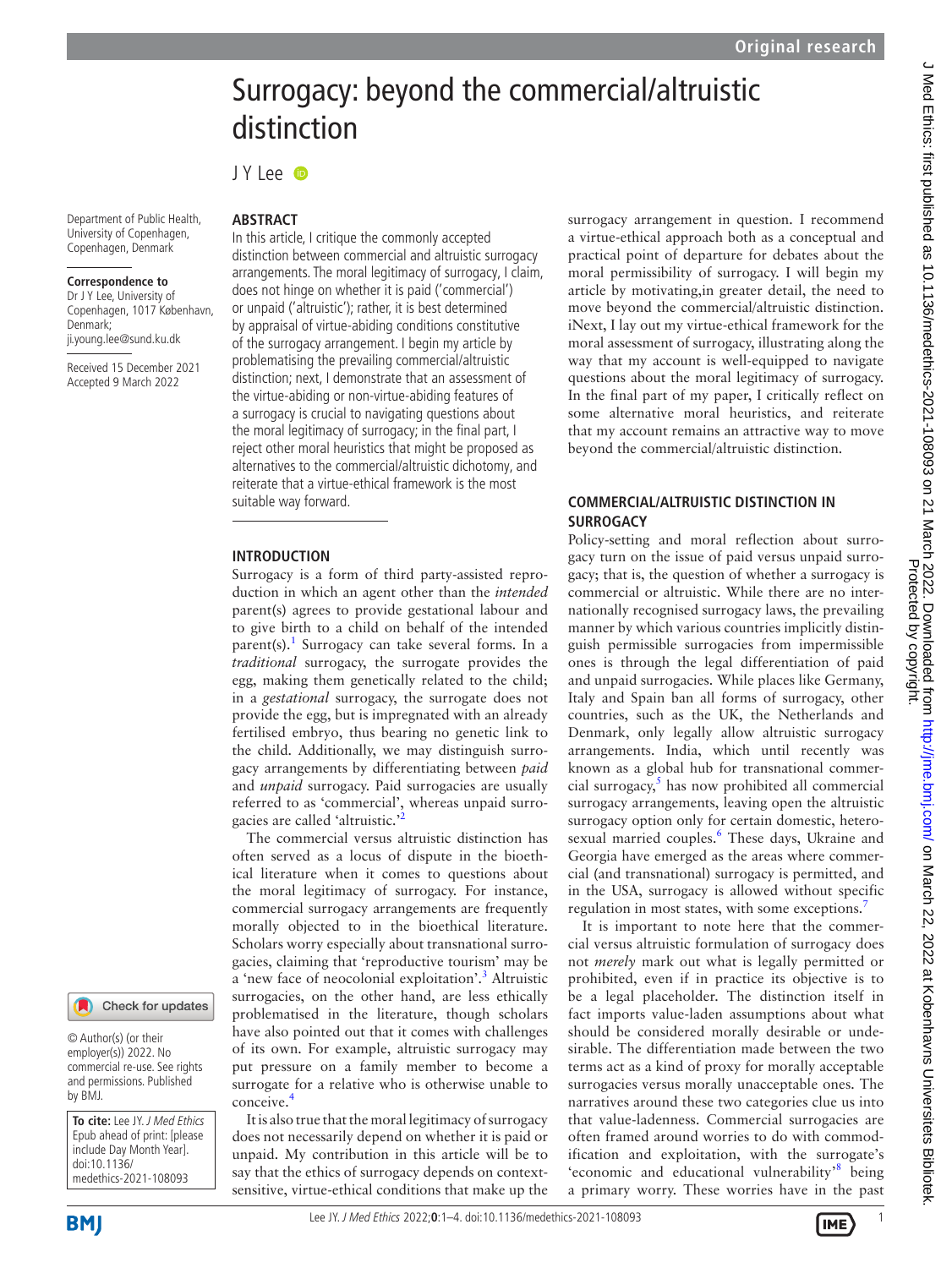few decades tended to target non-Western commercial surrogates like Indian women, who are often thought of as 'victims of poverty', navigating their financial deprivation through paid surrogacy, though many question this conceptualisation.<sup>[9](#page-3-8)</sup> Others go as far as to say that commercial surrogacy is a form of baby-selling.<sup>[10](#page-3-9)</sup>

Altruistic surrogacy, on the other hand, carries with it mostly positive connotations, or at least is often treated as less ethi-cally problematic relative to commercial surrogacy.<sup>[11](#page-3-10)</sup> It implies that the arrangement is selflessly and generously gifted. Indeed, some scholars characterise altruistic surrogacy by stipulating 'altruistic concern', $^{12}$  $^{12}$  $^{12}$  implying that it is 'motivated mainly by a desire to help an infertile couple to have a child of their own'.<sup>[13](#page-3-12)</sup> As Arneson points out, not many endorse the view that surrogacy is degrading if motivated 'by altruism or other friendly noncommercial aims',<sup>14</sup> presumably on the grounds that the labour of surrogacy is an intimate, special one that can be given but not bought. However, altruistic arrangements have also been critiqued on the basis that it is not free of the power dynamics seen to plague commercial surrogacy; altruistic arrangements could involve 'domination'<sup>15</sup> and 'emotional coercion'.<sup>1</sup>

The commercial/altruistic distinction has various limitations. One concern, for instance, has to do with whether this distinction relevantly captures the variable motivations for surrogacy. A paid surrogate may just as well be motivated to help others or to provide for their own children.<sup>[17](#page-3-16)</sup> An unpaid surrogate may be motivated by a desire for redemption, perhaps from the guilt of having previously given up a child.<sup>[18](#page-3-17)</sup> Thus, altruistic motives are not incompatible with commercial ones and vice versa. Moreover, not only is the distinction not useful for appreciating the complexity of motives for surrogacy, it also reifies certain kinds of maternal motives as desirable. As Anleu argues, the commercial/altruistic dichotomy is based on 'powerful gender norms… held by the medical profession, the mass media, and many men and women who perceive social roles as deriving from nature'.<sup>[19](#page-3-18)</sup> Such norms emphasise, for instance, loving motherhood as a natural desire for women. Thus, a woman's maternal rights 'are abrogated' if she agrees to '…relinquish her child at birth for financial renumeration'[.19](#page-3-18) Associating the commercial with what is *bad* and the altruistic with what is *good* reinforces the notion that payment for gestational labour should *not* be desired by surrogates in the first place.

I am sympathetic to these critiques of the commercial/altruistic distinction. I take these critiques to be instantiations of a more general concern: that while the distinction purports to capture the moral permissibility of surrogacy, it does not in fact quite capture the relevant moral considerations about surrogacy. When we doubt the usefulness of the dichotomy's ability to distinguish between commercial versus altruistic motives, for example, we are, I think, questioning whether the categories do enough to set apart motives we think are morally desirable from ones that are morally undesirable. Moreover, when we complain that this dichotomy reinforces problematically gendered norms about women, we are signalling that problematically gendered norms should not be morally valued in surrogacy. While there may indeed be ethical differences between various types of surrogacy arrangements, my point is that such differences are not well tracked by the categorisations of commercial versus altruistic, despite the treatment of this distinction as a kind of proxy for moral relevance. Instead, we ought to seek out a less morally arbitrary way to distinguish between different surrogacy arrangements. I will outline one such approach—which I call a virtue-ethical approach—in the next section.

# **VIRTUE-ETHICAL APPROACH**

In the previous section, I criticised the commercial/altruistic distinction in surrogacy, pointing out that while it purports to have legal and moral meaning, it fails to capture the relevant, morally non-arbitrary features which make a surrogacy arrangement permissible or impermissible. I propose, instead, what I call a virtue-ethical approach to surrogacy arrangements, which looks at the virtue-abiding or non-virtue-abiding features of a surrogacy arrangement, rather than whether it is or is not monetarily rewarded. As a highly interpersonal and complex process of interaction, my view is that the terminology of virtues is better suited to capture the details of each individual arrangement. The interests of all the relevant parties involved, such as the intended parents, and the surrogates themselves, can be represented under this view, unlike the commercial/altruistic distinction which largely focuses on the *surrogates*' motives and as well as how they are treated by others.

In recent years, virtue-ethical approaches to bioethics have garnered plenty of attention. As Begley says, the neo-Aristotelian approach to virtue ethics is favoured partly in response to a concern that 'the attempt to articulate principles of right has failed'.<sup>20</sup> The idea is that this sort of principlism—as is present in deontology and consequentialism—does not take into account the *character* of the individual behind any moral decisions, whereas virtue ethics would recognise that individual character is an important part of our moral experience and decision-making.[21](#page-3-20) As Holland says, virtue ethics is well suited to discussion about professional conduct in healthcare and medicine because it 'lends itself well to consideration of individuals' professional character and conduct'.<sup>[22](#page-3-21)</sup> What I draw from this concept of virtue ethics is the idea that morality involves particulars, rather than just general or universalisable principles. Those particulars are mediated by the moral dispositions of the persons involved, taking for granted that human beings are persons whose characteristics and preferences have been shaped by their socialisation.

The point I am simply articulating here is that surrogacy arrangements are also highly personalised arrangements. As such, surrogacy is appropriate to subject to this virtue-ethical lens. Surrogacy is not the kind of phenomenon that could be compared with routine visits to the general practitioner; each scenario may involve radical differences that cannot be dealt with through a standardised and universalised frame of principles. As Payne *et al* discuss in their critical review of surrogacy experiences, four kinds of complex surrogacy relations can be identified which go beyond the commercial/altruistic typology: *open*, *restricted*, *structured* and *enmeshed*. These relationshiptypes take into account the frequency and character of contact prebirth and postbirth, the expectations of participating parties, the kinds of exchange engaged in by them, and the cultural, legal and economic backgrounds against which the surrogacy takes place. $^{23}$  This research is very much in line with my view that surrogacy arrangements are morally rich in a way that would make it inappropriate for their moral permissibility or impermissibility to be reduced to the matter of whether the surrogate is paid or unpaid.

How would a virtue-ethical approach be implemented? Theoretically, by asking whether the parties involved in the arrangement are virtue-abiding or non-virtue-abiding, we might orient ourselves to morally relevant characteristics of the agreement. What would it mean to *abide* by virtue or to fall short of that, in the context of surrogacy? In light of the concerns that the commercial/altruistic distinction is purported to address, such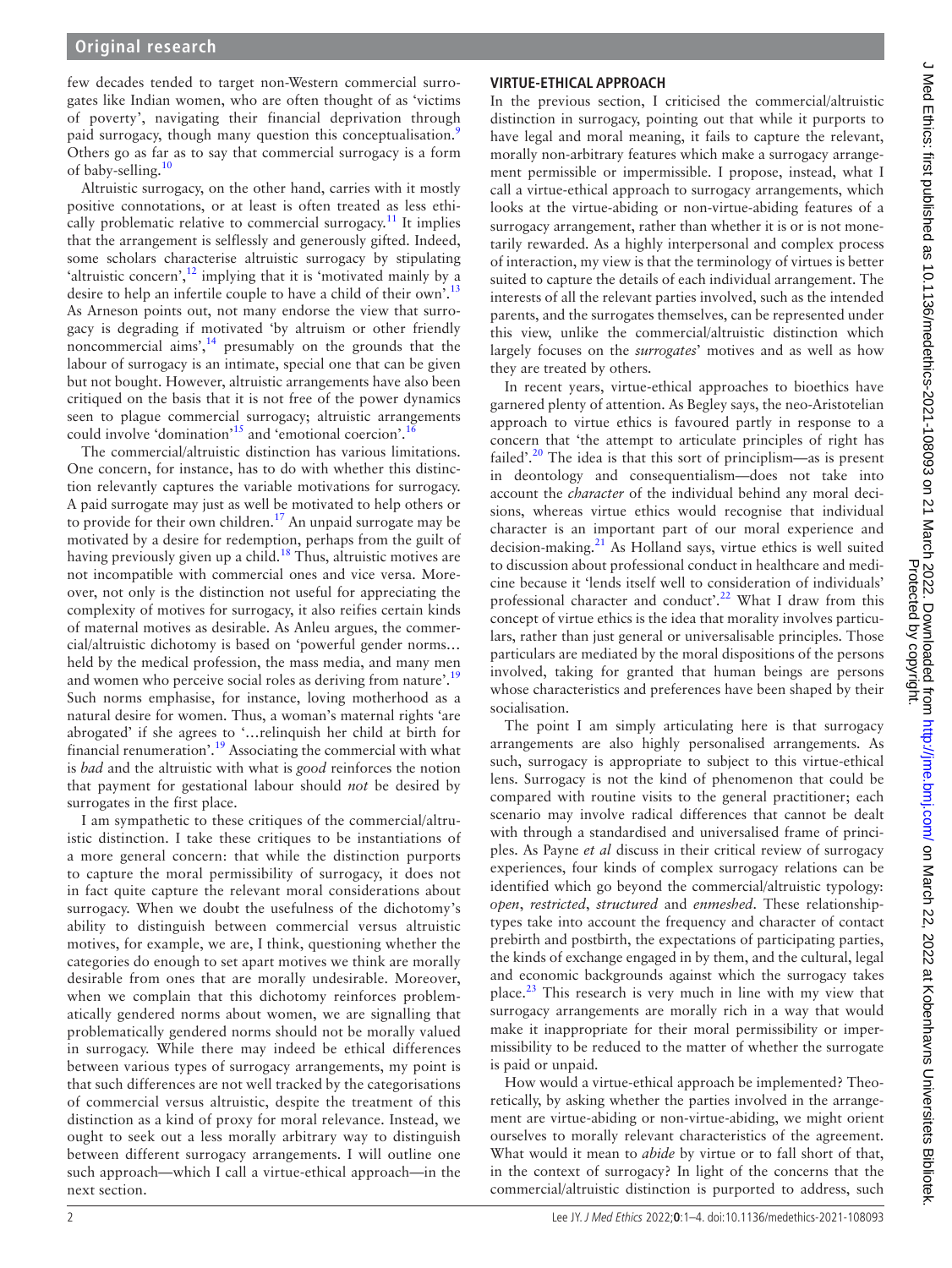as exploitation concerns related to compensation, I would argue that moral issues can easily be translated to something like the following focal 'virtues': compassion, generosity and justice. While I do not propose here some exhaustive list of virtues relevant for surrogacy, focusing on specific virtues that are exhibited or not exhibited may be highly informative for spelling out the moral implications of each surrogacy arrangement.

Consider, say, a quality like compassion. Compassion might involve something like being deeply empathetic to one's difficult circumstances or predicament. It may be, for example, that compassion is what motivates people to become surrogates. Whether or not they are offered compensation, a surrogate may have been moved to offer their gestational labour by realising that involuntarily childless people have a really difficult time. By gleaning this compassion-driven disposition, we have no need to treat whether surrogates are paid or unpaid as a proxy for their moral motivation. Detecting for this virtue may have the added benefit of also helping us analyse whether commissioning parents also abide by good practice. Suppose a surrogate experiences distress at the prospect of parting ways with the child that is intended for the commissioning parents. Compassion may help commissioning parents understand and negotiate with the surrogate about how to move forward. This type of explanation is much more useful than just looking at whether the commissioning parents gave enough money to the surrogate, the latter of which decontextualises the highly relational features of the arrangement, simplifies the psychological leaning of the surrogate and fails to address which values are either aligned or in conflict for the relevant parties.

Of course, questions remain as to what counts as virtuous in this context, how we are supposed to measure it, and so on the typical questions raised by objectors to virtue ethics. Further, the virtue-abiding or non-virtue-abiding features of the relevant parties in the context of the surrogacy are not sufficient to determine whether the surrogacy arrangement is morally acceptable *overall*. We must ensure that other safeguards are in place, like proper medical care during the pregnancy. Be that as it may, a virtue-ethical approach plausibly remains a much more sophisticated way to gain insight into the moral permissibility of a surrogacy arrangement as compared with the commercial/altruistic framework, with the caveat that there are indeed further factors about the surrogacy (eg, health and safety concerns) which require assessment.

# **BEYOND THE ALTRUISTIC/COMMERCIAL DISTINCTION**

I will now consider why *other* approaches are not preferable to the virtue-ethical approach, reiterating that my virtue-ethical account is a robust way to move beyond the commercial/altruistic dichotomy for a more nuanced and practical ethics of surrogacy.

One alternative approach to nuancing the ethics of surrogacy is to perhaps go with a consent or autonomy-based model of surrogacy that focuses on the surrogate's consent and autonomy. We could liken this to a deontological approach which focuses on the conditions that would enable fully rational, consenting adults to uphold a contractual agreement. Such an approach might address the commonplace concern levelled at, for example, commercial surrogacy arrangements, which is that it targets a 'woman's poverty and not her will'. $^{24}$  Ensuring that surrogates can obtain informed consent and are autonomous in their choice would target the 'coercive dimensions of surrogacy practice'<sup>[25](#page-3-24)</sup> and the 'quasi-coercive acts and omissions of other people'.<sup>[26](#page-3-25)</sup> Ryman and Fulfer have proposed a patient–worker model which would recognise surrogates' vulnerability as 'both workers and

patients<sup>[27](#page-3-26)</sup> and thereby enable their autonomy to be prioritised. Others like van Zyl and Walker highlight a need for a professional regulatory body that oversees the selection and training of surrogates as well as ethical standards, to make sure that surrogates give their consent freely, that they are aware of their rights and responsibilities, and that contractual restraints on them are legitimate[.28](#page-3-27) These suggestions certainly present a better alternative to the commercial/altruistic dichotomy. However, a consentbased or autonomy-based model remains problematic. First, fully informed and autonomous consent is difficult to obtain in many surrogacy scenarios, including scenarios where participating agents encounter socioeconomic obstacles or where there are power disparities between contracting parties. Further, consent does not quite capture the changing and uncertain nature of surrogacy and the labour of gestation. For example, a surrogate may experience unanticipated bodily incapacitation from the pregnancy itself that they may not have consented to experience, if they had known beforehand. In this way, fluctuations of their physical condition, preferences, life circumstances, etc, make them *more* autonomous at certain times and *less* autonomous in others. Despite these challenges and potential detriments to autonomy, however, it may still be that a surrogacy arrangement is overall acceptable (perhaps *trust* rather than autonomously given consent is a greater priority to some). Thus, a consent or autonomy-based model is too restrictive for a dynamic phenomenon like surrogacy.

Another approach is a welfare-based account. On this approach, the way to ensure surrogacy is morally acceptable is by making sure that surrogates are well and taken care of, *despite* being temporarily indisposed or compromised in their bodily autonomy. While this is not an objectionable goal, this approach would also fail to capture the fact that surrogacy is too complicated to give us an easy way to account for *everyone's* welfare. For example, ensuring surrogates' welfare might involve closely monitoring their health and invasively controlling it to make sure that they can give birth to a healthy baby and that the surrogates are also 'psychologically' well (ie, are not unhealthily attached to the baby, etc). It is unclear *whose* welfare ought to be prioritised here and in what sense. If we presume that the best possible outcome is simply the successful delivery of a healthy baby that is handed over to the intended parents, we may undercut some surrogates' evolving values and interests. On the other hand, it would also be wrong to *only* consider the surrogate's interests, given that there is often more than one intended parent whose welfare hinges on whether they acquire a healthy child, not whether all of the surrogate's interests are served. Besides the issue of *whose* welfare matters most, the welfare-based account may also obscure some of the exploitation concerns that the consent model aims to locate. Because the surrogacy is supposed to be acceptable so long as it is consistent with people's welfare, it may fail to detect cases where economic exploitation is indeed a concern. It is, overall, difficult to use a welfare-based approach to declare what a morally acceptable surrogacy would look like, given that surrogacy is a dynamic process involving evolving relationships with potentially conflicting interests between different parties.

As such, these principle-based frameworks often oversim-plify and reduce reality through abstraction.<sup>[29](#page-3-28)</sup> This is where the virtue-ethical approach can be sensitive to the issues. Because it is a particularised approach as opposed to a universalised approach, it can tolerate and provide great latitude for negotiation of *all* the factors mentioned previously. It can, for example, allow for trust-based rather than consent-based surrogacies, so long as such an arrangement makes sense for the parties involved

J Med Ethics: first published as 10.1136/medethics-2021-108093 on 21 March 2022. Downloaded from http://jme.bmj.com/ on March 22, 2022 at Kobenhavns Universitets Bibliotek<br>Protected by copyright. J Med Ethics: first published as 10.1136/medethics-2021-108093 on 21 March 2022. Downloaded from http://jme.bm/ J March 22, 2022 at Kobenhavns Universitets Bibliotek. Protected by copyright.